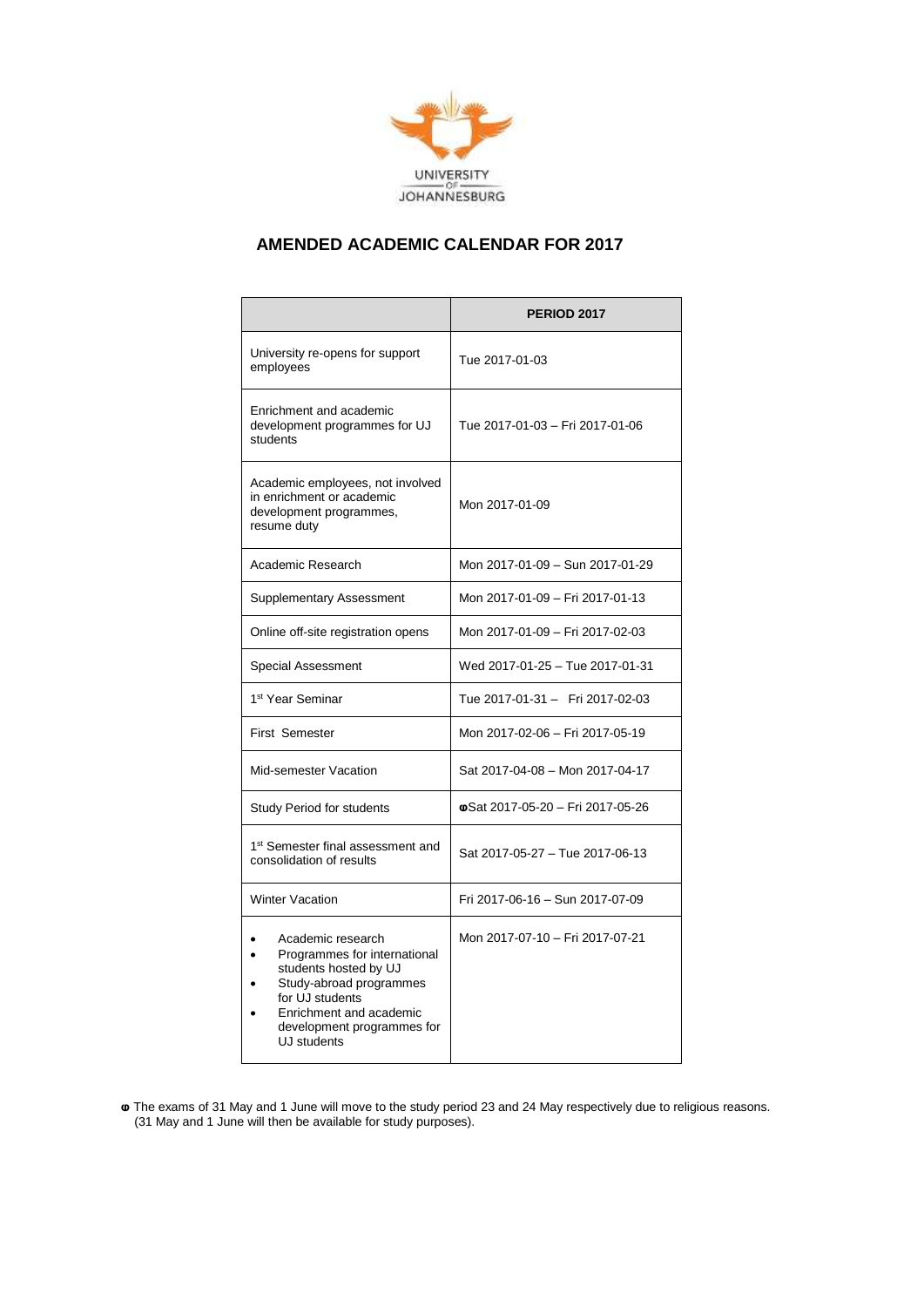|                                                                           | <b>PERIOD 2017</b>              |
|---------------------------------------------------------------------------|---------------------------------|
| Supplementary assessments                                                 | Mon 2017-07-17 - Fri 2017-07-21 |
| Second Semester                                                           | Mon 2017-07-24 - Fri 2017-11-03 |
| Mid-semester Vacation                                                     | Sat 2017-09-09 - Sun 2017-09-17 |
| Study period for students                                                 | Sat 2017-11-04 - Fri 2017-11-10 |
| 2 <sup>nd</sup> Semester final assessment and<br>consolidation of results | Sat 2017-11-11 - Tue 2017-11-28 |
| Summer Vacation for students                                              | Wed 2017-11-29                  |
| Last date for publishing of<br>November assessment module<br>results      | Mon 2017-12-04                  |
| Last date for publishing of<br>November assessment global<br>results      | Wed 2017-12-06                  |
| Summer Vacation for Academic<br>and Support employees                     | Sat 2017-12-16                  |
| Supplementary assessments                                                 | Mon 2018-01-08 - Fri 2018-01-12 |

## **NON-SUBSIDISED WHOLE PROGRAMME ASSESSMENT**

|                                                 | <b>PERIOD</b>                   |
|-------------------------------------------------|---------------------------------|
| CEP (Whole programme): Final assessment         | Mon 2017-05-22 - Fri 2017-05-26 |
| CEP (Whole programme): Supplementary assessment | Mon 2017-07-18 - Fri 2017-07-21 |
| CEP (Whole programme): Final assessment         | Mon 2017-11-06 - Fri 2017-11-17 |
| CEP (Whole programme): Supplementary assessment | Mon 2018-01-08 - Fri 2018-01-12 |

| <b>PUBLIC HOLIDAYS - 2017</b> | <b>DATES</b>          |
|-------------------------------|-----------------------|
| New Years Day                 | Sun 01 January 2017   |
| Public Holiday                | Mon 02 January 2017   |
| University Holiday            | Mon 20 March 2017     |
| Human Rights Day              | Tue 21 March 2017     |
| Good Friday                   | Fri 14 April 2017     |
| <b>Family Day</b>             | Mon 17 April 2017     |
| Freedom Day                   | Thu 27 April 2017     |
| University Holiday            | Friday 28 April 2017  |
| Worker's Day                  | Mon 01 May 2017       |
| Youth Day                     | Fri 16 June 2017      |
| National Womans Day           | Wed 09 August 2017    |
| Heritage Day                  | Sun 24 September 2017 |
| Public Holiday                | Mon 25 September 2017 |
| Day of Reconcilliation        | Sat 16 December 2017  |
| Christmas Day                 | Mon 25 December 2017  |
| Day of Goodwill               | Tue 26 December 2017  |